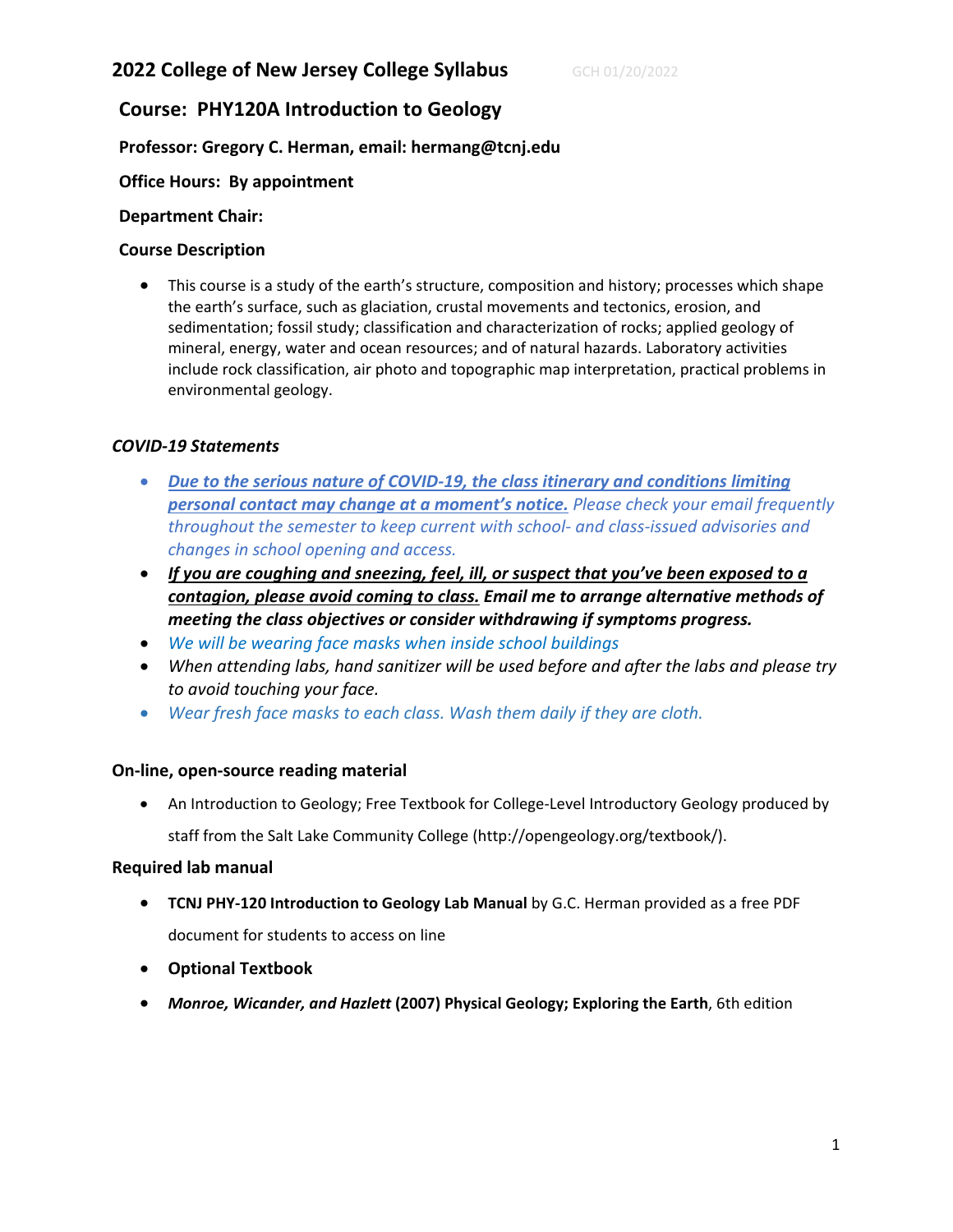# **Course Management Statement**

• The class will be managed through the following Internet URL known as the course web site:

# **http://www.impacttectonics.org/PHY120/index.html**

- Students are expected to read the OER link chapter the week the correlative lecture is given.
- My PDF lecture slides contain all of the exam material, but are abstracted highlights of each topic. If you miss the lectures, you must read the OER material!
- Timed exams will be given through CANVAS and taken outside of the classroom.
- Assignments and tests results will be presented to students the following week after their completion.
- Students will have the opportunity in class to ask questions on individual test questions and concepts.
- Students will have the opportunity at the end of the course to evaluate the instructor and course by standardized evaluation questionnaires.

# **Attendance Policy**

Attendance at all lecture and labs is required whether it is virtual or face-to-face (F2F). Students are generally expected to attend classes in which they are enrolled. A record of attendance will be kept. Each student is entitled to two excused lecture absences and one LAB for the semester without penalty in order to accommodate personal situations that might prevent one from attending. Absences in excess of this standard are handled individually by each faculty member. A student with absences amounting to one-fifth or more of the term's laboratory classes and field trip may be recommended to withdraw from the course. 2 bonus points is awarded to students having perfect attendance at the semester's end.

# **Grading System**

- o Class lecture attendance is mandatory and a record of attendance is kept.
- $\circ$  Laboratory attendance is kept. Attendance and completion of work for the 10 labs weigh heavily toward the final grade (~40% of the class grade).
- $\circ$  In lieu of personal attendance if TCNJ announces restricted campus access, Canvas exercises will be made available for a lab that will be require participation and worth the same points as the in-person classes.
- o *Exams are administered on Canvas.* Each includes 20 True/False and 30 multiple choice questions;
- $\circ$  The final grade for the student is determined using the point system below and the grading scale to the right:

| GR       |                                |        | <b>Grade Percent</b> |
|----------|--------------------------------|--------|----------------------|
| $\Omega$ | <b>Point Components</b>        | Points | $A \geq 90$          |
| $\circ$  | 22 lectures @ 2 pts each       | 44     | $B+ = 85 - 89$       |
| $\Omega$ | 3 exams (2-25, 1-50 pts.)      | 100    | $B = 80 - 84$        |
| $\circ$  | 10 Laboratories (10 pts. each) | 100    | $C + 75 - 79$        |
| $\Omega$ | Term paper                     | 5      | $C = 70 - 74$        |
| $\cap$   | TOTAL                          | 249    | $D = 60 - 69$        |
|          |                                |        | F < 59               |

The total points earned during the semester will be divided by the total number possible to calculate a percentage grade**.**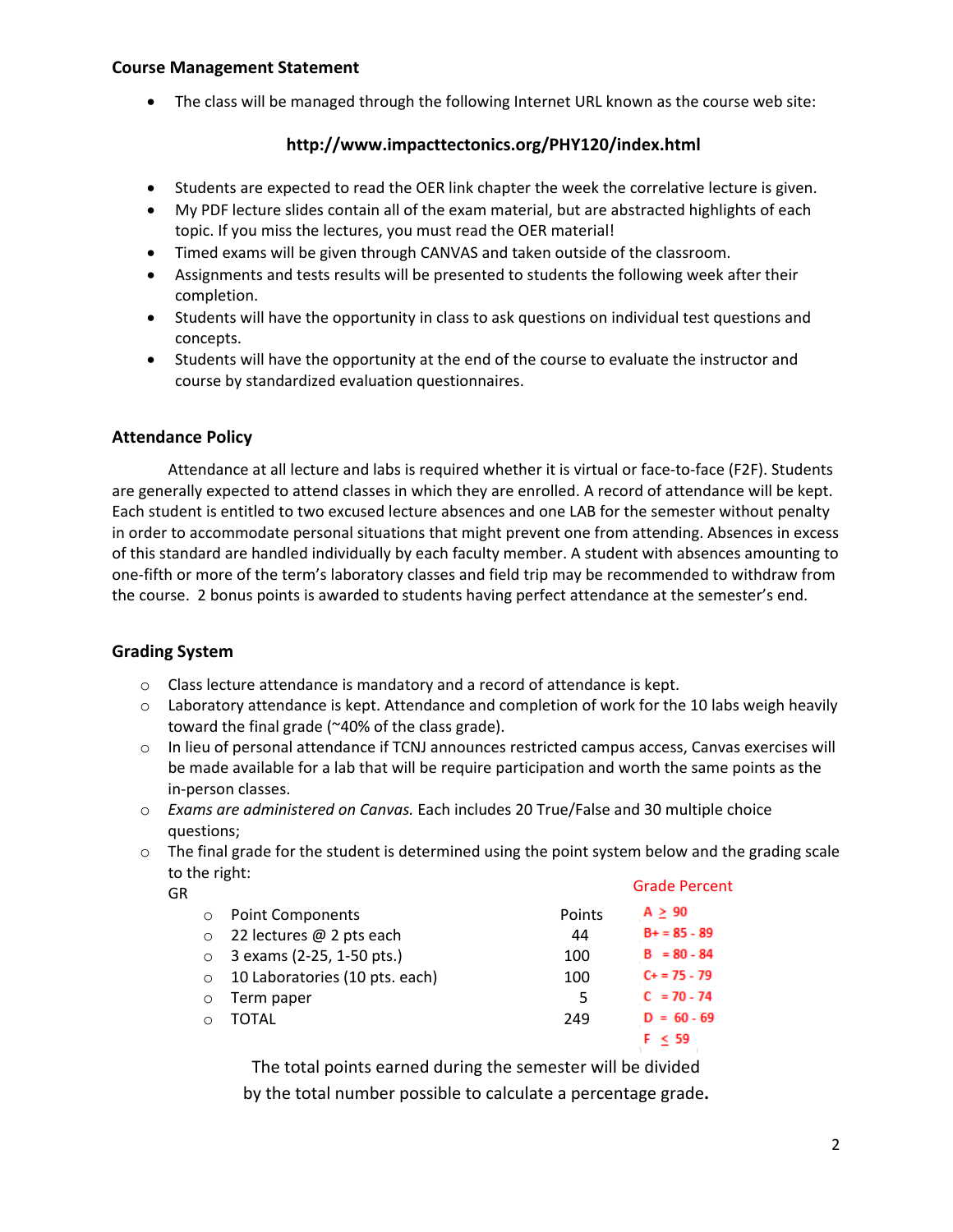#### **Reasonable Accommodation Statement**

Students with disabilities who require accommodations (academic adjustments and/or auxiliary aids or services) for this course MUST provide documentation of accommodations from the TCNJ office of Disability Services. No accommodations will be made without this documentation.

### **Student Learning Outcomes**

#### Educational Goals

Students will:

- 1. Demonstrate an understanding and appreciation of the natural geological environment; its past and present; its importance in human histories and
- 2. Apply their knowledge in laboratory and field settings, writing essays or reports that reflect and analyze their experiences.

#### Learning Outcomes

The student will be able to:

- 1. Identify various minerals and rock types and associate them with geomorphic processes
- 2. Identify various fossil animal and plant types and associate them with geologic time.
- 3. Explain crustal movements and plate tectonics, and relate these to particular events of continental drift, mountain building and subsidence.

4. Explain the many variables affecting geologic water resources -- geomorphology, aquifers,

topography, and erosion.

- 5. Apply geologic principles to evaluating land use policies.
- 6. Describe and explain the varied geologic history of the New Jersey landscape.
- 7. Identify the geological processes which produced fossil fuel energy resources and those which produce geothermal energy.

# **Credit Hour Equivalency Statement**

 $\circ$  Students should expect to spend a minimum of 6 hours per week studying course concepts and reading outside of class.

# **Code of Conduct Statement**

 $\circ$  Faculty members have the authority to take actions which may be necessary to maintain order and proper conduct in the classroom. Students whose behavior disrupts the class will be subject to removal and may be charged with a violation of the Code of Student Conduct. Code of Conduct charges will be investigated by the Dean of Student Services. If the student behavior presents a concern for immediate safety of the student or members of the community, the student may be suspended until a hearing is held. Any student who is removed from a class against his/her will is entitled to a hearing.